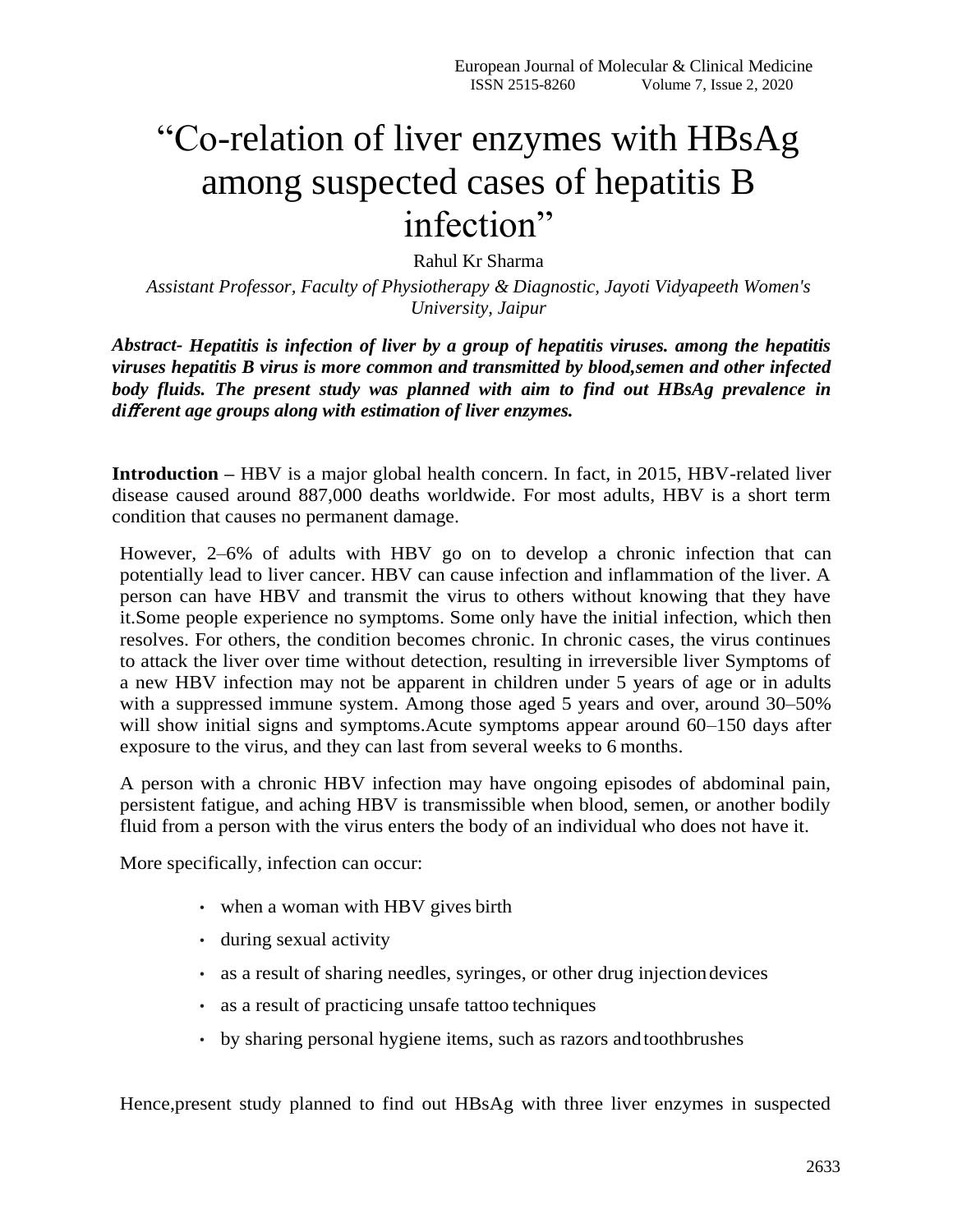cases of hepatitis B virus infection

# **Aims and objectives-**

**-**1.Detection of liver enzymes (ALT,AST,ALP) in suspected case of Hepatitis B infection.

- 2.Detection of HBsAg among the suspected cases of Hepatitis B .
- 3.To assess the co-relation between liver enzymes (AST, ALT & ALP) and HBsAg.

# **Review of literature-**

The earliest recognization of the public health importance of hepatitis B virus (HBV) infection is thought to have occurred when it appeared as an adverse event associated with a vaccination compaign. In 1883 in Bermen Germany, 15% of 1,289 shipyard workers inoculated with a small pox vaccine made from human lymph fell ill with jaundice during the week following vaccination. The etiology of "Serum Hepatitis" as it was known for many years, was not identified until the 1960s, and only following the subsequent development of laboratory marker for infection wwas the significance as a major cause of mortbidity and mortality worldwide fully appreciated.

According to the most recent world health organization (WHO) estimate, two billion people worldwide have serological evidence of past or recent HBV infection, 360 million are chronically infected and at risk for HBV related liver disease. Approximately one third of all cases of cirrhosis and half of all case of hepatocellular carcinoma can be attributed to chronic HBV infection. HBV is estimated to be responsible for 500,000-700,000 deaths each year.HBV is one of the major global public health problems<sup>11</sup>. In india,  $HBsAgprevelance$  among general population ranges from 2% to 8%, placing india in intermediate HBV endemicity zone and the number of HBV carrier is estimated to be 50 million, forming the second largest global pool of chronic HBV infections<sup>12</sup>. Despite the wide population of infected person, effort to prevent the control HBV have met with increasing level of success and hold promise for large reduction in disease burden in future.

A great deal of credit for achievement to date stem from the introduction of hepatitis B vaccines. First licensed in the United states in 1981, hepatitis B vaccine is now one of the most widely used vaccines in the world and is part of the routine vaccination schedule for many of the world's infants and children. It is the world's first cancer prevention vaccine and the first vaccine to prevent a sexually transmitted disease. In countries where large scale vaccination efforts were made in the first decade after introduction f the vaccine, the epidemiology of hepatitis and HBV infection has been transformed, the there are only signs that the burden of HBV-related sequelae will be significantly reduced as vaccinated population age<sup>13</sup>.

# **Material and method-**

the present study was carried out in department of microbiology,santosh medical College and hospital,gzb,up from January 2017 to may 2018. Total sample were 358 and were processed for rapid (kit method) detection by chemiluminescent micro partie immunoassay based (CMIA) together with liver enzymes (SGPT,SGOTand ALP) by biochemical method on fully automated analyzer.it is a chemiluminescent microparticle immunoassay (CMIA) for the qualitative detection of hepatitis B surface antigen (HBsAg) in human serum and plasma. It is rapid detection test for HBsAg.HBsAg the first serological marker after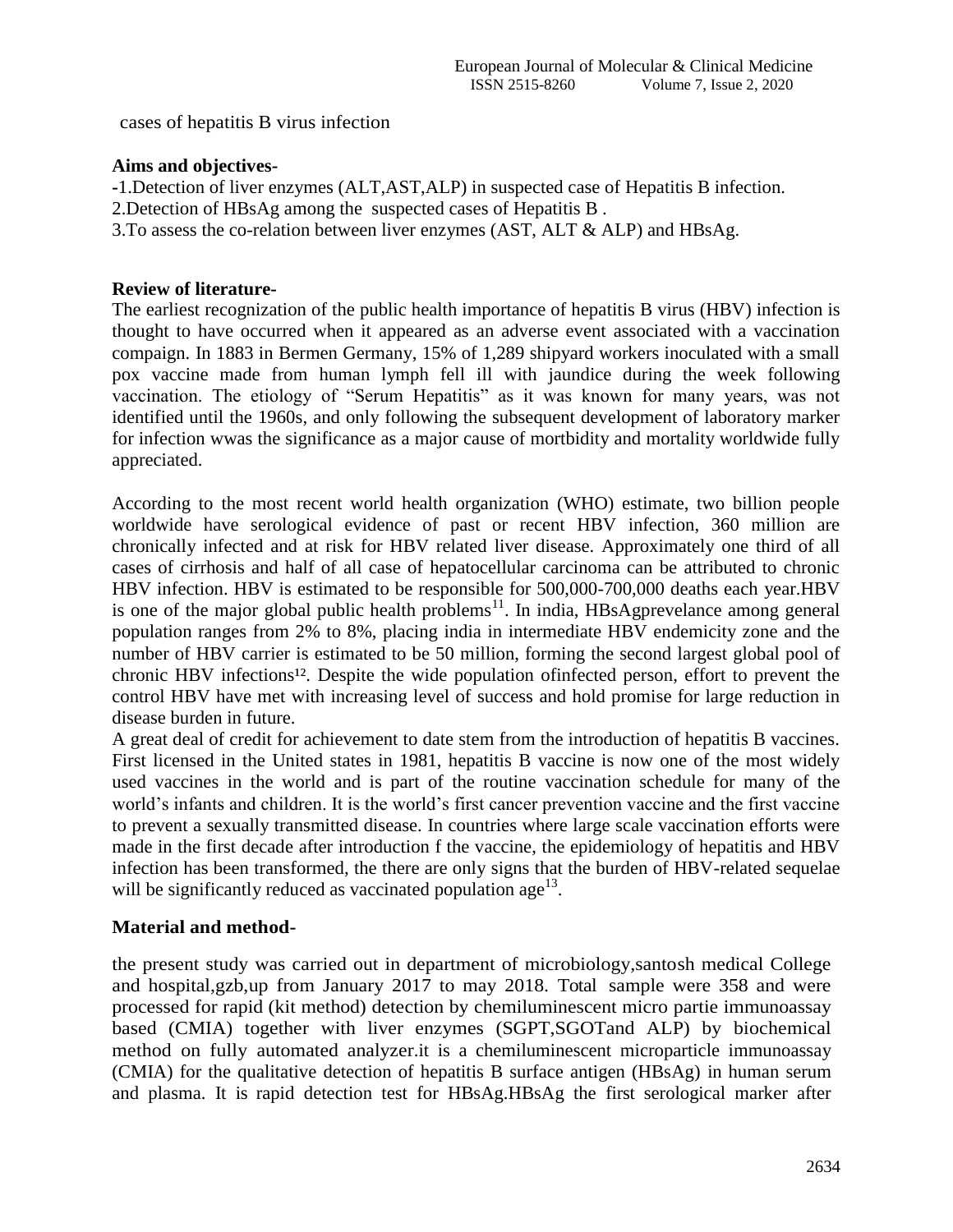infection with HBV appearing one to ten weeks after exposure an two to eight weeks before the onset of clinical symptoms and clears late in the convalescence period. Failure to clear HBsAg within six months indicates a chronic HBsAg carrier state.HBsAg assays are used to identify persons infected with HBV and to prevent transmission of vthe virus by blood and blood products as well as to monitor the status of infected individuals in combination with other hepatitis. In most countries, testing for HBsAg is part of the antenatal screening program to identify HBV infected mothers and to prevent 6 perinatal HBV infection by subsequent immunization.While for estimation of liver enzymes in HBsAg poitive cases , i used ERBA kits on fully automated biochemistry analyser. Kits were based on end point reaction and required no incubation period .Liver enzymes, including aminotransferases and alkaline phosphatase enzymes have been valuable in screening for liver disease, as well as in diagnosing and monitoring patients with acute and chronic hepatobiliary disorders. Patients with predominantly aminotransferase elevations are thought to have acute or chronic hepatitis from a variety of causes. In patients with predominantly alkaline phosphatase elevations, imaging evaluation is undertaken upfront to exclude large bile duct disorders and infiltrative/mass lesions.

#### **Results and Discussion-**

A total 358 suspected cases of Hepatitis B were included in this study. Of these 210 were (58.65%) males, while 148 (41.34 %) were females.

Out of 57 HBsAg Positive cases, maximum increased level of liver enzyme ALT was seen in all

57 (100%) Patients.While increased level of AST was seen in 56 (98.24%) Patients. And increased level of ALP was seen in 53 (92.98%) Patients.

In present study all biochemical parameters (ALT, AST, ALP) are higher in HBsAg Positive patients i.e- ALT is higher (100%). The present study shows 15.92 % seroprevalence of HBsAg among clinically suspected infectious Hepatitis patients. In our study seroprevalence was higher (66.66%) in age group of 51-60 years.

#### **Age wise distribution of HBsAg positive patients-**

Out of total 358 sample, in males highest HBsAg positive cases were in age group 51-60 years, and lowest positive cases were in age group 1-10 & 11-20 years

In case of females highest HBsAg positive cases were in age group 41-50 years, and lowest HBsAg positive cases were in age group 21-30 years

#### **Co-relation of HBsAg positive patients with increased level of enzymes -ALT, AST & ALP.**

Out of 57 HBsAg Positive cases, maximum increased level of liver enzyme ALT was seen in all 57 (100%) Patients.While increased level of AST was seen in 56 (98.24%) Patients. And increased level of ALP was seen in 53 (92.98%) Patients.

#### **Conclusion –**

In our study a total number of 358 suspected cases of Hepatitis B were included in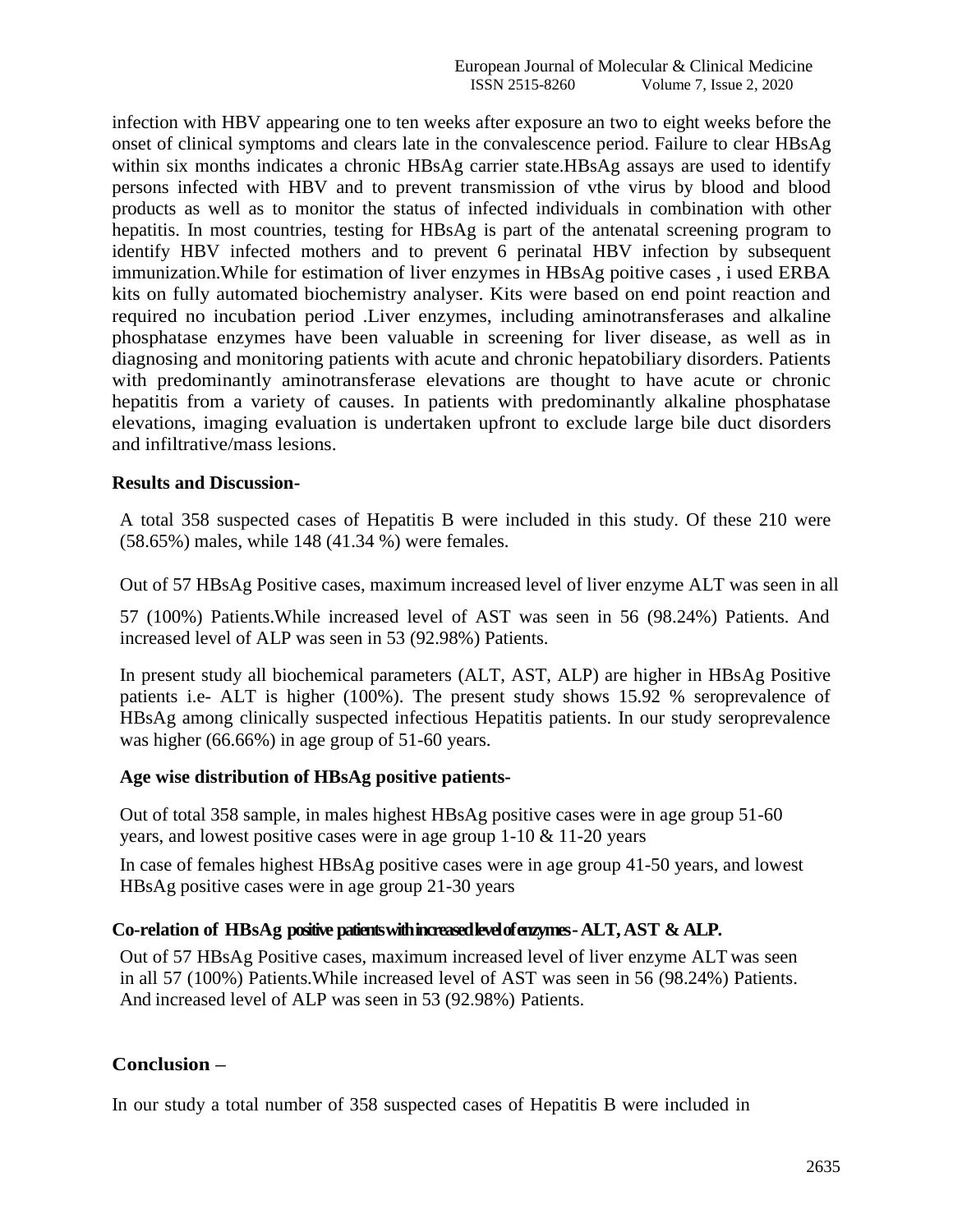this study.

Of these 58.65% were males, while 41.34% were females. Patients having > normal range (5-35 IU/l) of ALT were found in 70.67% of patients, while patients having  $>$ normal range (5-40 IU/l) of AST were found in 67.59% of patients.  $ALP >$  normal range (306 IU/l) were found in 18.43% of patients. The total number of positive cases was 57 (15.92%) of which males were 42 (58.65%) and females were 15 (41.34%).

Highest positive cases were in age group 51-60 yeas in cases of males, while in females the highest number of patients were found in 41-50 years. On co-relating HBsAg and increased level of enzymes it was observed that all 57 HBsAg Positive cases had increased level of liver enzyme ALT. Increased level of AST was seen in 56 (98.24%) patients while Increased level of ALP was seen in 53 (92.98%) patients.

The study revealed that the seroprevalence of HBsAg was alarmingly higher in such a population, which probably reflects a high background prevalence of HBV infections and should be taken into consideration and implementation of community based preventive measures and improved strategies for safe blood supply which might prove useful to decrease the seroprevalence.

Since there is no specific treatment, prevention has been the major aim in managing viral Hepatitis B both pre-exposure and post-exposure of hepatitis B vaccine being recommended. The policy to give pre-exposure prophylxis to general population should be adopted as soon as possible, to prevent it emerging as a public health problems.

# **References-**

- 1. Bhattacharya Prasum, Chandra partha, DattaSibnarayan, Benerjeeaup, ChakrabortyShubhasish, Rajenderan Krishnan, Basusubir, Bhattacharya sujit, ChakrabortyRunu, Sifnificiant increase in HBV, HCV, HIV & Syphilis infection among blood donor in west bangal, eastern india. World J gastroenterol.
- 2. Colin W, Shepard, Edgar P. Simard, Lyn Finelli, Anthony E. Fiore & Beth p. Hepatitis B Virus infection: Epidemiology and vaccination. Epidemol Rev 2006;28:112-125
- 3. Tomasi, D., & Webb, S. " Human Gastrointestinal Microbiota and Neural Activity: Effects of Probiotics on Mental and GI Health. *Journal of Medical Research and Health Sciences*, *3*(9) (2020), 1070-1077. https://doi.org/10.15520/jmrhs.v3i9.244
- 4. Kumar K, D. H. (2019). Role of Radiotherapy in Carcinosarcoma Larynx A Rare Case Scenario. *Journal of Current Medical Research and Opinion*, *2*(07), 196-198. https://doi.org/10.15520/jcmro.v2i07.187
- 5. Das Bk, GavenBk, Adityasubhra, chakravorthySumit, DattaPk, Joseph ajay. Department of medicine, institute of post graduate medical education and research West Bangal.Vol4, issue 2,2001
- 6. McMahon B.J., Alward W.L., Hall D.B., Heyward W.L., Bender T.R., Francis D.P. and Maynard J.E. (1985) Acute hepatitis B virus infection: relation of age to the clinical expression of disease and subsequent development of the carrier state. Journal ofinfectious diseases 151(4), 599-603.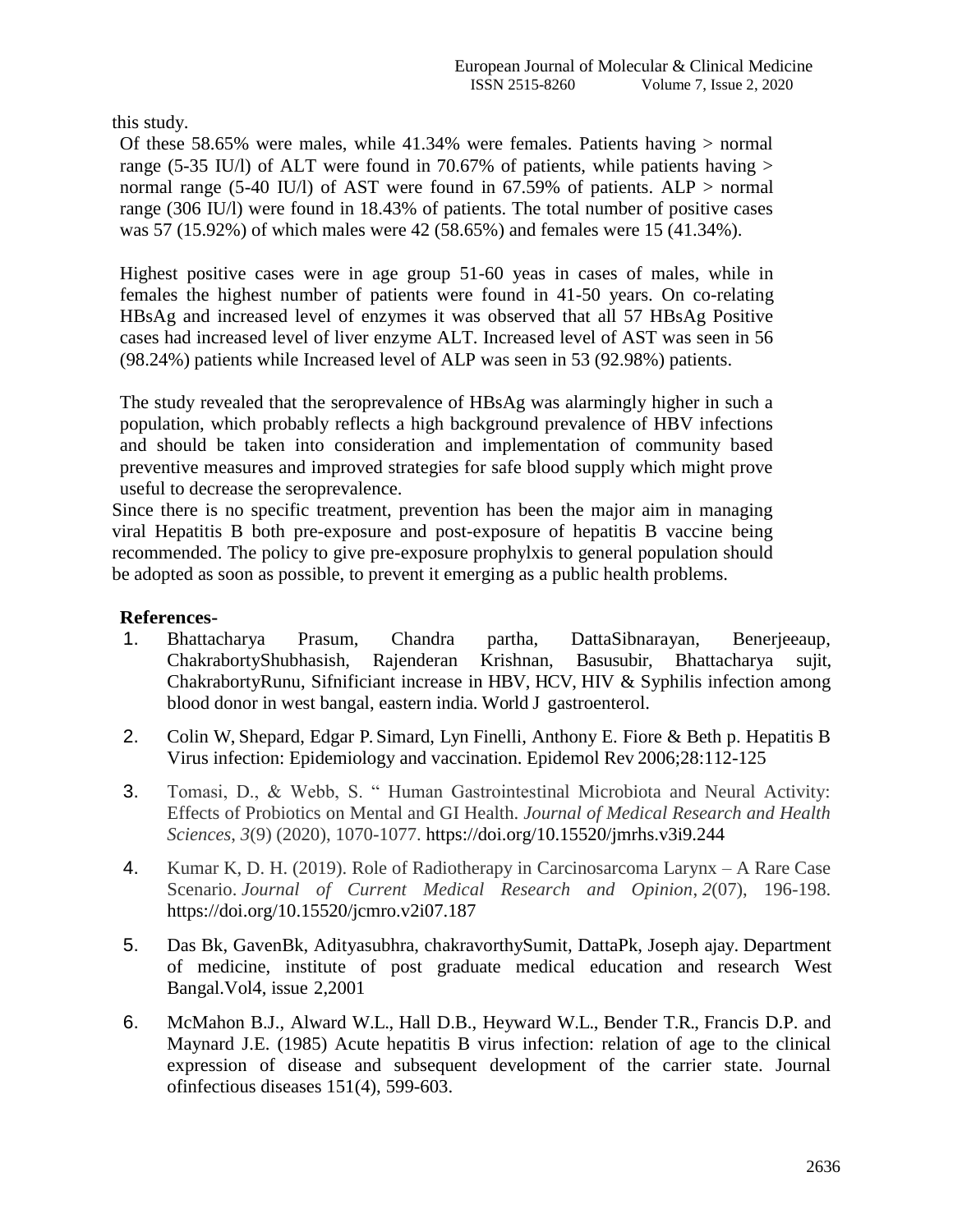- 7. Touyz, L. Z., & Touyz, S. J. " Kissing, Saliva and Human Papilloma Virus: Principles, Practices, and Prophylaxis. *Journal of Medical Research and Health Sciences*, *3*(9) (2020), 1078-1086. https://doi.org/10.15520/jmrhs.v3i9.245
- 8. Nassif, G. J., & Miller, T. E. (2019). Evolving the Management of Acute Perioperative Pain Towards Opioid Free Protocols: A Narrative Review. *Journal of Current Medical Research and Opinion*, *2*(07), 203-212. https://doi.org/10.15520/jcmro.v2i04.130
- 9. Datta 's ., Chatterjee's. and Veer V. (2014) Recent advances in molecular diagnostics of hepatitis B virus. World J Gastroenterol 20(40), 14615-14625.
- 10. Lok A.S. and McMahon B.J. (2007) Chronic hepatitis B. Hepatology 45(2), 507-539.
- 11. Mzezewa, S. The plight of women with cleft lips-A case report. *Journal of Medical Research and Health Sciences*, *3*(9) (2020), 1087-1089. https://doi.org/10.15520/jmrhs .v3i9.251
- 12. Lok A.S. and McMahon B.J. (2007) Chronic hepatitis B. Hepatology 45(2), 507-539.
- 13. Tran T.T. (2009) Understanding cultural barriers in hepatitis B virus infection. ClevelandClinic journal of medicine 76S10-13.
- 14. Mahmood, M. H., & Hameed, A. M. (2019). Demographic and Clinical Characteristic of Tuberculosis among Patients in Al Wihda TB Center in Al-Falluja /Iraq. *Journal of Current Medical Research and Opinion*, *2*(11), 339–342. https://doi.org/10.15520/jcmro.v2i11.231
- 15. Dienstag J.L. (1983) Non-A, non-B hepatitis. I. Recognition, epidemiology, and clinical features. Gastroenterology 85(2), 439- 462. Niederau C., Heintges T., Lange S., Goldmann G., Niederau C.M., Mohr L. and Häussinger (1996) Long- term follow- up of HBeAg-positive patients treated with interferon alfa for chronic hepatitis B. New England Journal of Medicine 334(22), 1422-1427.
- 16. Naqvi, S. G. Z., Fatima, K., Jamal, K., & Sheroze, M. W. " Coronavirus Disease in Pakistan: Response and Challenges from Prevention to Care. *Journal of Medical Research and Health Sciences*, *3*(9) (2020)., 1090-1094. https://doi.org/10.15520/jmrhs .v3i9.247
- 17. Perrillo R.P. (2005) Current treatment of chronic hepatitis B: benefits and limitations. Seminars in liver disease 25, 20-28.
- 18. Colin W, Shepard, Edgar P. Simard, Lyn Finelli, Anthony E. Fiore & Beth p. Hepatitis B Virus infection: Epidemiology and vaccination. Epidemol Rev 2006;28:112-125
- 19. H.Shukla, D. (2019). Anti HIV Prolific Drug Discovery. *Journal of Current Medical Research and Opinion*, *2*(11), 320-326. https://doi.org/10.15520/jcmro.v2i11.230
- 20. DattaSibnarayan an overview of molecular epidemiology of Hepatitis B virus in India. Virology journal 2008,5;156.
- 21. Colin W, Shepard, Edgar P. Simard, Lyn Finelli, Anthony E. Fiore & Beth p. Hepatitis B Virus infection: Epidemiology and vaccination. Epidemol Rev 2006;28:112-125
- 22. Mzezewa, S., & makhuvha, livhuwani. "NON-ACCIDENTAL BURN INJURIES IN